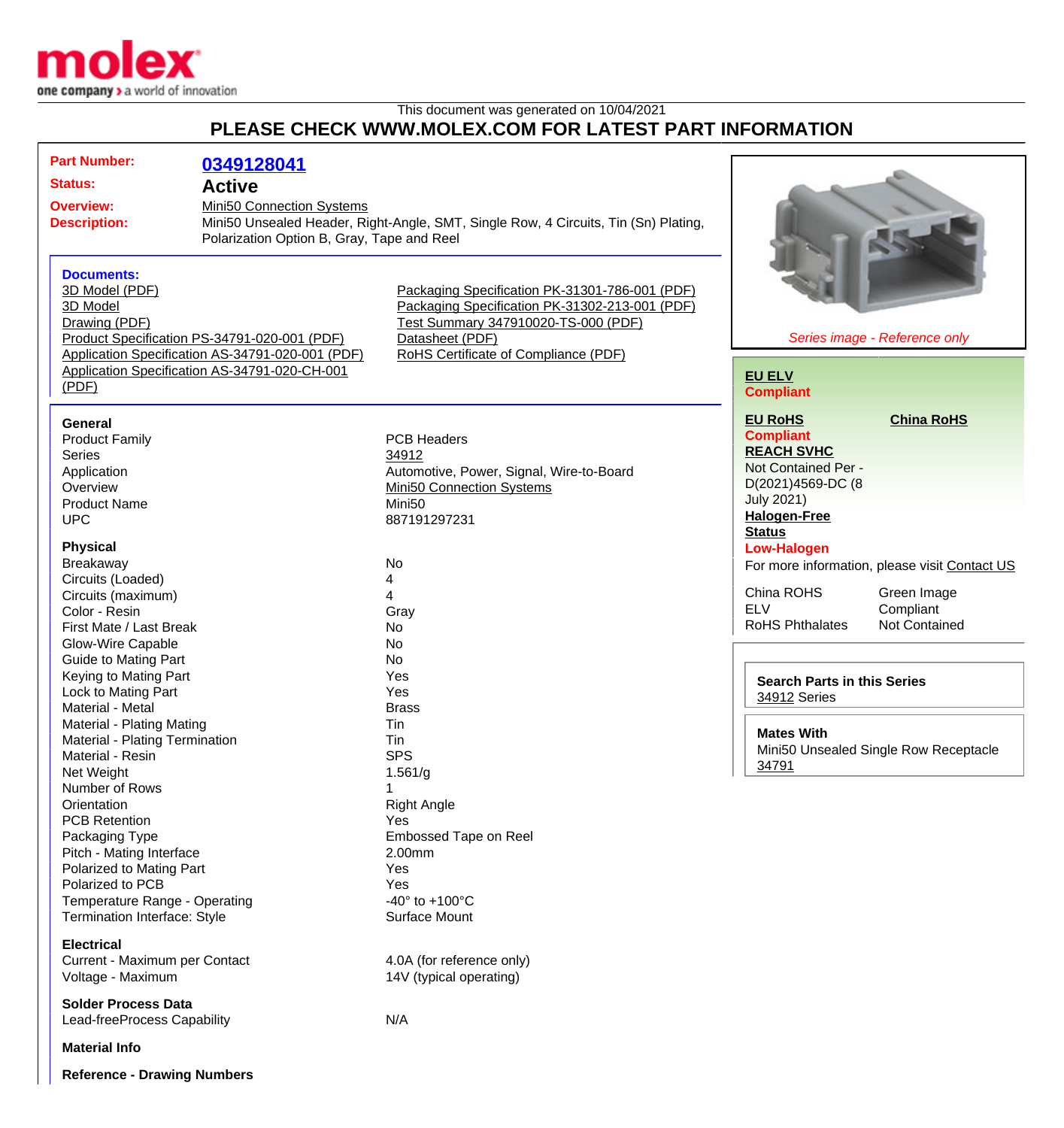Product Specification PS-34791-020-001<br>Sales Drawing PS-34912-001-000 Test Summary 347910020-TS-000

Application Specification AS-34791-020-001, AS-34791-020-CH-001 PK-31301-786-001, PK-31302-213-001 SD-34912-001-000

## This document was generated on 10/04/2021 **PLEASE CHECK WWW.MOLEX.COM FOR LATEST PART INFORMATION**